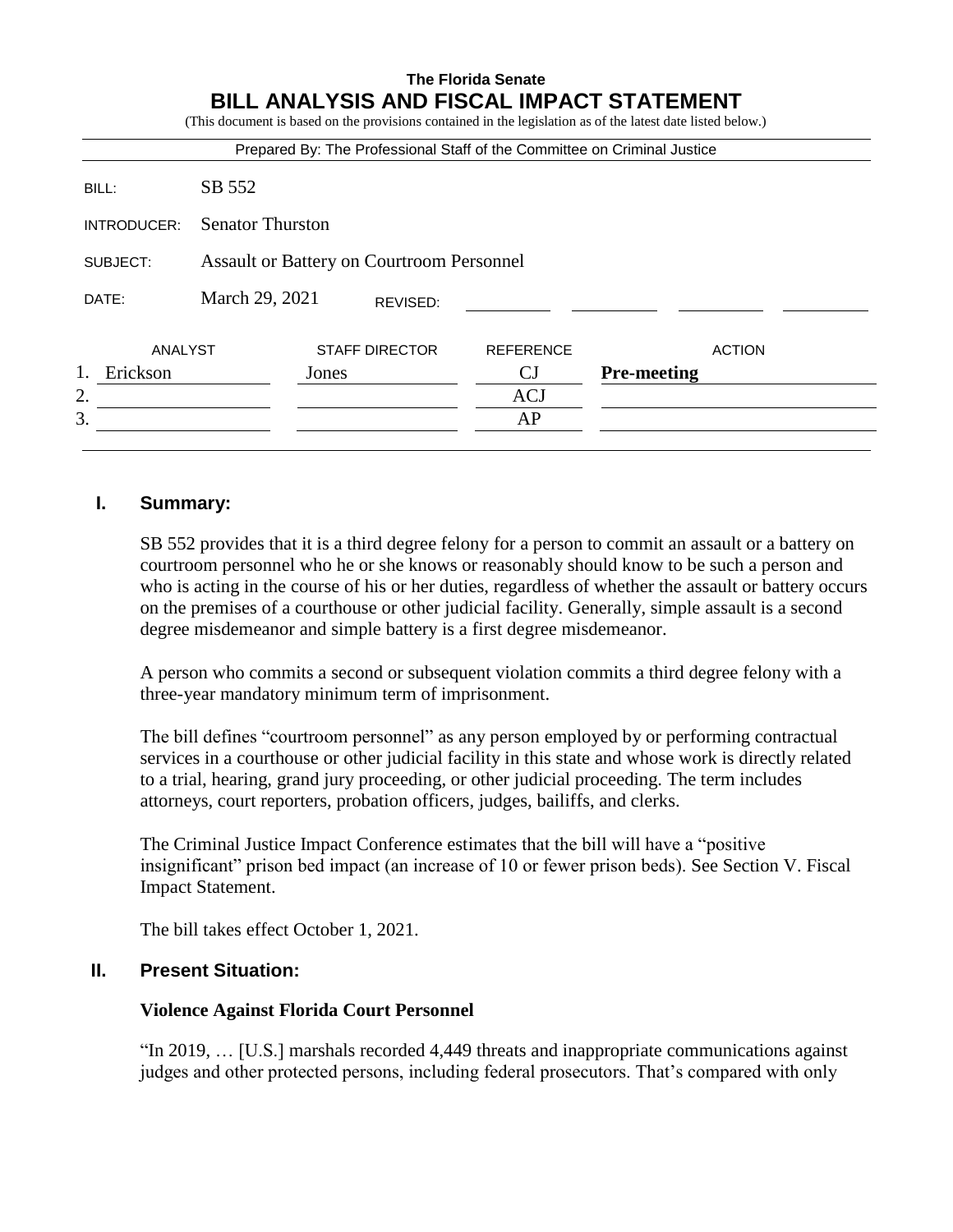926 in 2015. Such threats increased steadily for the next three years, peaking at 4,542 in 2018. Part of that increase is tied to doing a better job at watching for, and flagging, potential threats."<sup>1</sup>

Data is not collected by the Office of the State Courts Administrator on incidents of violence or threats of violence against Florida court personnel.<sup>2</sup> However, staff of the Judicial Assistants Association of Florida provided the comments of several judicial assistants who provided personal accounts of threats, harassment, or unsolicited and unwelcomed visitation.<sup>3</sup>

Staff of the Florida Public Defenders Association reported that violence or threats of violence against public defenders or assistant public defenders has occurred,<sup>4</sup> though the number of such cases could not be provided.<sup>5</sup> Staff of the Florida Prosecuting Attorneys Association surveyed state attorney offices. As of March 24, 2021, two-thirds of circuits reported approximately 44 cases within the last 5 years in which charges were filed. These cases involved state attorney personnel and other courtroom personnel.<sup>6</sup>

### **Assault and Aggravated Assault**

Assault is an intentional, unlawful threat by word or act to do violence to the person of another, coupled with an apparent ability to do so, and doing some act which creates a well-founded fear in such other person that such violence is imminent.<sup>7</sup> Assault is generally a second degree misdemeanor.<sup>8</sup> However, if a person commits assault using a deadly weapon without intent to kill or commits assault with the intent to commit a felony, the person commits aggravated assault, a third degree felony.<sup>9</sup>

### **Battery, Felony Battery, and Aggravated Battery**

Battery is actually and intentionally touching or striking another person against the will of that person or intentionally causing bodily harm to another person.<sup>10</sup> Battery is generally a first degree misdemeanor,<sup>11</sup> but is a third degree felony when the perpetrator has one or more prior

 $\overline{a}$ 

<sup>1</sup> Charles Toutant, *Attacks on Judges Can't Be Eliminated, But Vigilance Can Reduce the Number of Attacks, Experts Say* (July 23, 2020), New Jersey Law Journal, available at [https://www.law.com/njlawjournal/2020/07/23/attacks-on-judges-cant](https://www.law.com/njlawjournal/2020/07/23/attacks-on-judges-cant-be-eliminated-but-vigilance-can-reduce-the-number-of-attacks-experts-say/)[be-eliminated-but-vigilance-can-reduce-the-number-of-attacks-experts-say/](https://www.law.com/njlawjournal/2020/07/23/attacks-on-judges-cant-be-eliminated-but-vigilance-can-reduce-the-number-of-attacks-experts-say/) (last visited March 24, 2021).

<sup>&</sup>lt;sup>2</sup> E-mail received by staff of the Senate Committee on Criminal Justice from staff of the Office of the State Courts Administrator, dated Jan. 22, 2021 (on file with the Senate Committee on Criminal Justice).

<sup>&</sup>lt;sup>3</sup> Information received by staff of Senate Committee on Criminal Justice from staff of the Judicial Assistants Association of Florida (on file with the Senate Committee on Criminal Justice).

<sup>4</sup> E-mail received by staff of Senate Committee on Criminal Justice from staff of the Florida Public Defenders Association, dated March 18, 2021 (on file with the Senate Committee on Criminal Justice).

<sup>5</sup> E-mail received by staff of Senate Committee on Criminal Justice from staff of the Florida Prosecuting Attorneys Association, dated March 24, 2021 (on file with the Senate Committee on Criminal Justice).

<sup>6</sup> E-mails to staff of the Senate Committee on Criminal Justice from staff of the Florida Prosecuting Attorneys Association, dated March 24, 2021 (on file with the Senate Committee on Criminal Justice).

<sup>7</sup> Section 784.011(1), F.S.

<sup>8</sup> Section 784.011(2), F.S. A second degree misdemeanor is punishable by up to 60 days in county jail and a fine of up to \$500. Sections 775.082 and 775.083, F.S.

<sup>9</sup> Section 784.021(1) and (2), F.S. A third degree felony is punishable by up to 5 years in state prison and a fine of up to \$5,000. Sections 775.082 and 775.083, F.S.

 $10$  Section 784.03(1)(a), F.S.

<sup>&</sup>lt;sup>11</sup> Section 784.03(1)(b), F.S. A first degree misdemeanor is punishable by up to one year in county jail and a fine of up to \$1,000. Sections 775.082 and 775.083, F.S.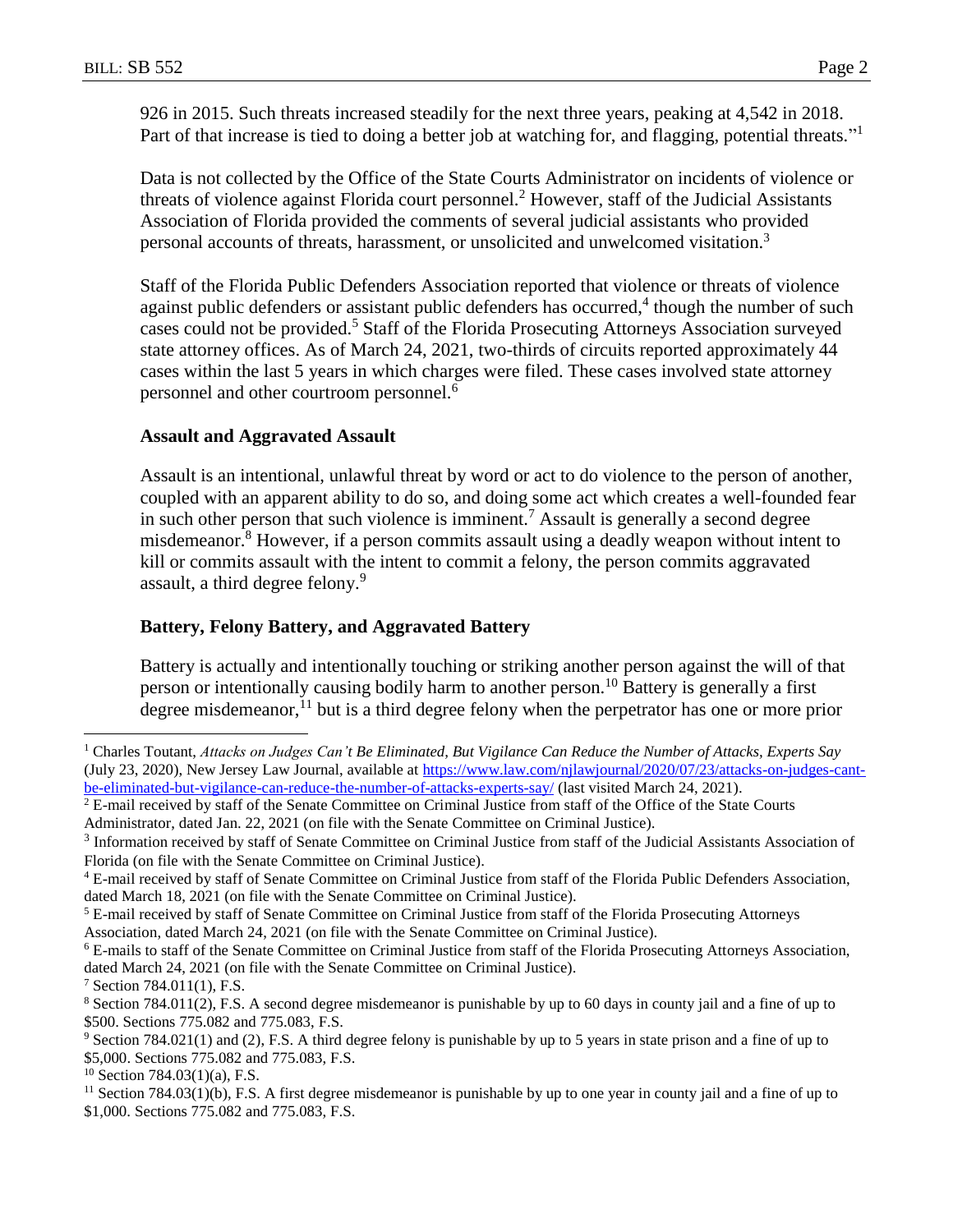convictions for battery, aggravated battery, or felony battery, and commits a subsequent battery.<sup>12</sup>

A person commits "felony battery," a third degree felony, if the person actually and intentionally touches or strikes another person against the will of the other and causes great bodily harm, permanent disability, or permanent disfigurement to the victim.<sup>13</sup>

A person commits aggravated battery, a second degree felony, if the person, in committing battery: intentionally or knowingly causes great bodily harm, permanent disability, or permanent disfigurement; uses a deadly weapon; or the person who was the victim of the battery was pregnant at the time of the offense and the offender knew or should have known that the victim was pregnant. $^{14}$ 

# **Sentencing of Aggravated Assault and Aggravated Battery Upon Certain Florida Court Personnel**

Section 775.0823(10) and (11), F.S., in part, prohibits suspending, deferring, or withholding adjudication of guilt or imposition of sentence for aggravated assault or aggravated battery committed against a state attorney, assistant state attorney, or justice or judge of a court described in Art. V of the State Constitution, if the offense arises out of or in the scope of the officer's or official's duty.<sup>15</sup>

# **III. Effect of Proposed Changes:**

The bill provides that it is a third degree felony for a person to commit an assault or a battery on courtroom personnel who he or she knows or reasonably should know to be such a person and who is acting in the course of his or her duties, regardless of whether the assault or battery occurs on the premises of a courthouse or other judicial facility.

Generally, simple assault is a second degree misdemeanor and simple battery is a first degree misdemeanor. The third degree penalty for assault against courtroom personnel is two degrees above the general penalty for assault and is a more severe penalty than assault against a law enforcement officer, which is reclassified to a first degree misdemeanor under s. 784.07, F.S.

A person who commits a second or subsequent violation commits a third degree felony with a 3 year mandatory minimum term of imprisonment.

The bill defines "courtroom personnel" as any person employed by or performing contractual services in a courthouse or other judicial facility in this state and whose work is directly related to a trial, hearing, grand jury proceeding, or other judicial proceeding. The term includes attorneys, court reporters, probation officers, judges, bailiffs, and clerks. (See "Technical Deficiencies" section of this bill analysis.)

 $\overline{a}$ 

<sup>12</sup> Section 784.03(2), F.S.

 $13$  Section 784.041(1) and (3), F.S.

<sup>&</sup>lt;sup>14</sup> Section 784.045(1) and (2), F.S. A second degree felony is punishable by up to 15 years in state prison and a fine of up to \$10,000. Sections 775.082 and 775.083, F.S.

<sup>&</sup>lt;sup>15</sup> The statute also applies to an assault or battery upon a law enforcement officer or correctional officer.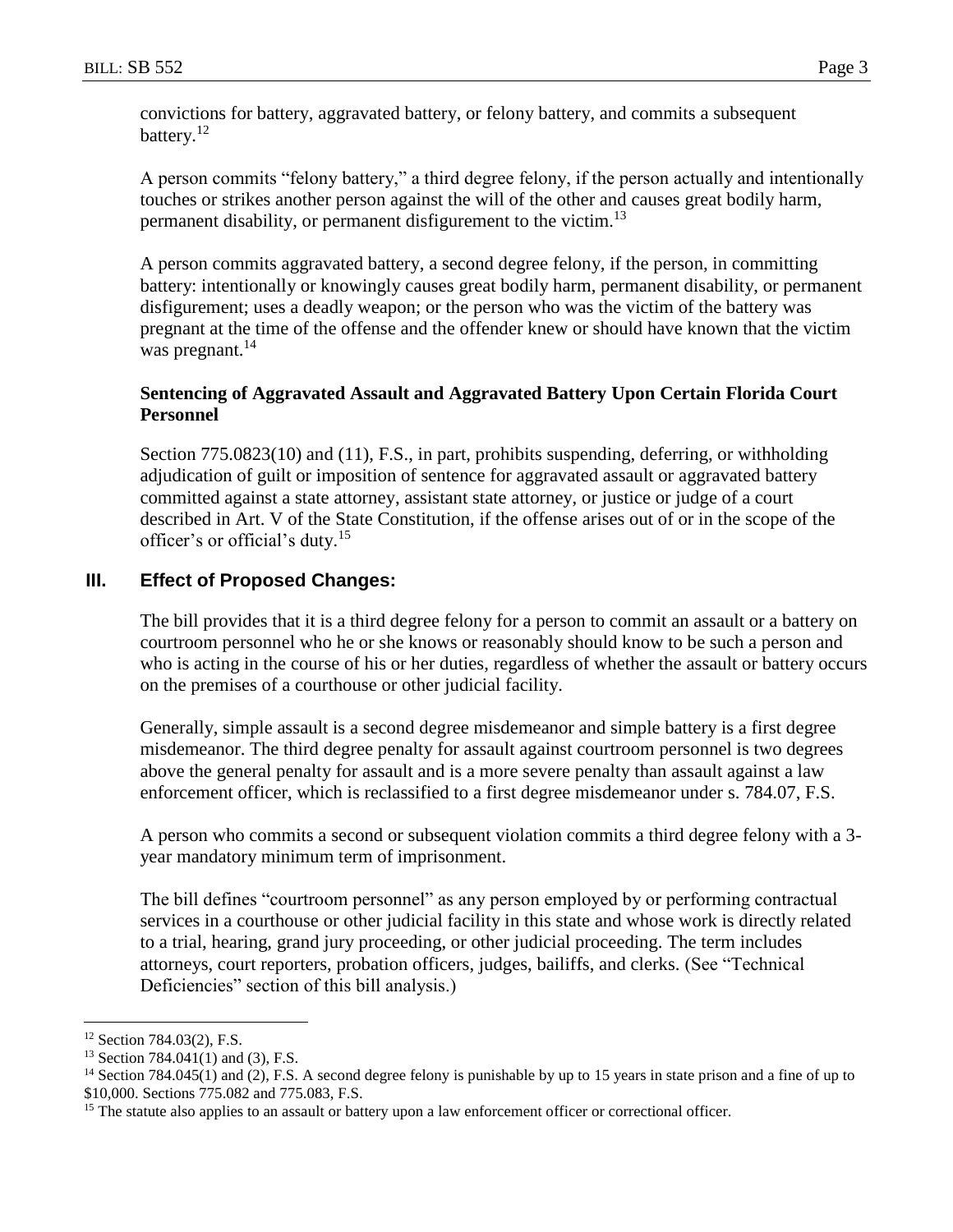The bill takes effect October 1, 2021.

# **IV. Constitutional Issues:**

A. Municipality/County Mandates Restrictions:

The bill does not appear to require cities and counties to expend funds or limit their authority to raise revenue or receive state-shared revenues as specified by Article VII, s. 18, of the State Constitution.

B. Public Records/Open Meetings Issues:

None.

C. Trust Funds Restrictions:

None.

D. State Tax or Fee Increases:

None.

E. Other Constitutional Issues:

None identified.

## **V. Fiscal Impact Statement:**

A. Tax/Fee Issues:

None.

B. Private Sector Impact:

None.

 $\overline{a}$ 

C. Government Sector Impact:

The Criminal Justice Impact Conference (CJIC), which provides, the final, official estimate of the prison bed impact, if any, of legislation, estimates that the bill will have a "positive insignificant" prison bed impact (an increase of 10 or fewer prison beds).<sup>16</sup>

The Legislature's Office of Economic and Demographic Research provided the following information relevant to the estimate:

<sup>16</sup> *Criminal Justice Impact Conference* (Complete 2021 Conference Results), Office of Economic and Demographic Research, available at<http://edr.state.fl.us/content/conferences/criminaljusticeimpact/CJIC21.xls> (last visited March 24, 2021).